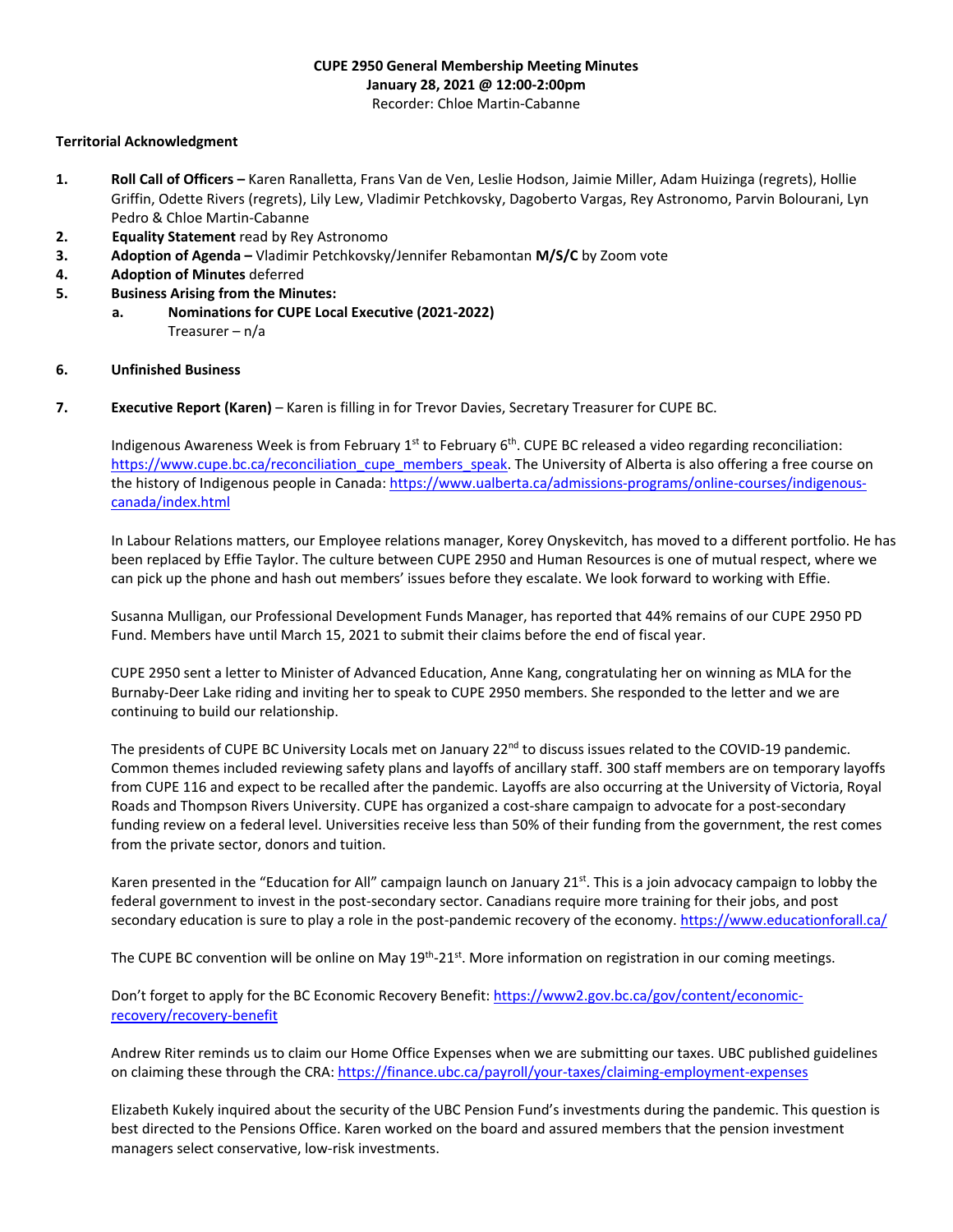- **8. Business Agent's Report (Frans) –** We are continuing to serve members online. One case of performance issues which may have required a medical accommodation was resolved and the member is back at work. The grievance committee is going over outstanding issues with Korey before Effie takes over his Employee Relations portfolio.
- **9. Treasurer's Report**  The 2021 budget will be presented next meeting for approval by the membership in March.

## **10. Committee reports:**

a. **Grievance Committee (Jaimie) –** We held a Grievance Committee meeting on January 13th and processed all of the business that has come to us. There has been no advancement of cases with Employee Relations. Some cases have been referred to Arbitration, and meetings have been lined up for future dates in late 2021 or early 2022.

A grievance in the Education Library has moved. Temporary assignments have been processed. A reclassification was reviewed by the Job Evaluation committee.

"Hot button" issues include members who are concerned that they are being overworked. Members sometimes work unpaid overtime on evenings, weekends and stat holidays for free because they are trying to get their work done. If you are feeling overworked, talk to your employer and ask the union to assist. Why work for free? It is not worth burning yourself out to do free work. The only result of overworking yourself is that the employer will think that you are capable of doing more than your 35 hours of paid work per week.

Felicia de la Parra asked about the UBC Library's PD Fund, but Jaimie responded that this program was a myth. Members can request PD Funds for job skills training through their department head or manager. The PD Fund is not required for in-job training, these expenses should be paid by your department.

### b. **Contract Committee (Adam) –** n/a

c. **Communications Committee (Dagoberto) –** CUPE Metro is offering funds to those whose jobs have been impacted by the COVID-19 pandemic. Reach out to Karen for more information on accessing the funds. The United Way campaign also provides meals throughout the Lower Mainland. They are looking for volunteers to contribute to communities who have been impacted by the pandemic.

# d. **Diversity Committee (Odette) –** n/a

e. **Chief Steward (Hollie) –** CUPE 2950 needs more stewards! Reach out to Hollie to arrange a meeting. We will also arrange Chief Steward drop-in sessions.

Leslie added that shop stewards have the ability to meet new people and network with those who hire at the university. It is a great role for moving around and getting promoted. Shop stewards acquire transferrable skills which can be used in future roles.

The next CUPE Education Intro to Stewarding online session is on Friday, January 29<sup>th</sup>.

f. **Job Evaluations (Rey)** – There have been no unusual upticks in Job Evaluation due to COVID-19 or Workday. We are experiencing normal activity concerning job evaluations and changes in job descriptions.

A reminder to be mindful about your work schedule and hours of work. Remember to log off at the end of the day to separate your work from your personal life. Even though we can't travel, remember to take your vacation! Have a staycation and hang out with your family, or have some self-time. We need to take time-off to improve our well-being.

- g. **Education (Lily) –** Nine workshops are being offered on the CUPE Education website, including Introduction to Stewarding and Challenging Racism. The UBC Parent Council is hosting coffee chats, which are great for connecting with other parents at the university. They are offering a zoom workshop on January 28<sup>th</sup> about the Mental Health of Canadian Children. Stay tuned about CUPE 2950 lunch hour workshops!
- h. **Health & Safety (Parvin) –** Please report any concerns regarding Health & Safety in your department to the union office. We hosted a lunch & learn on January 20<sup>th</sup> about Stress Management, where we learned about the science of what happens to our body when we are under stress, and how we can move on from it. We are offering a session on